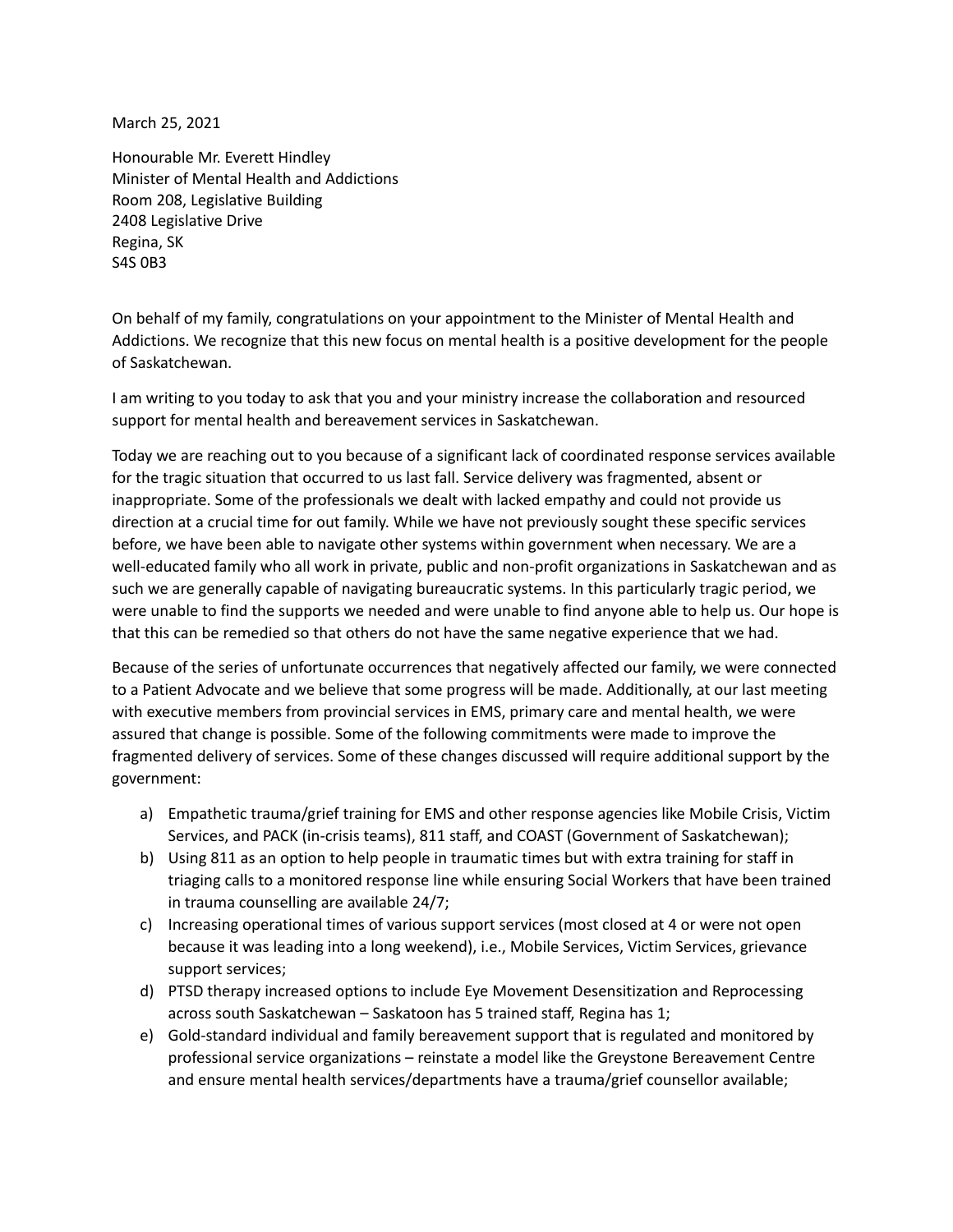- f) Primary Health Services should include training of staff on delivery of grief support and provide option of EMDR therapy to staff suffering from PTSD; and
- g) Coordinated efforts between provincial and municipal services during traumatic events so that families are provided with options to have support services immediately available. Willing and trained Social Workers and Death Doulas may be a part of the solution in the continuum of care for families following a traumatic death.
- h) Working nationally to establish a Suicide Prevention 3-digit number to anonymously allow people in distress to reach out. (https://cmajnews.com/2020/12/16/suicideprevention-1095913/)

We have attached key components of our family's story which includes several unfortunate events that occurred in our interactions with responders, agencies and support services during our traumatic event. Our story is also being tracked by the Saskatchewan Healthy Authority's Patient Advocate, Lois Alport, as we seek to work towards improved responses and supports that are more collaborative, effective and efficient for others in similar tragic situations.

Our hope is to provide insight into our experiences in order to help the Ministry of Mental Health and Addictions implement changes. We want a better outcome for other families experiencing traumatic events and we recognize that collaboration between areas providing services in large organizations can be challenging.

We were very grateful for the meeting organized by Lois Alport to support our family and we are hopeful that change can happen so that others are better supported during their time of grief. Having sufficient support services to families like ours can help people return to being productive community members and avoid long-term mental health issues which will save the healthcare system resources in the long run.

We appreciate your attention to this matter and would be pleased to meet with you to further discuss these issues at your convenience.

The Ziegler Family,

Donna, Malissa, Levi & Isaac 3424 Elder Grove, Regina, SK S4V2V3

Attached Addendum

cc Honourable Don McMorris, Deputy Premier Honourable Lori Carr, Minister of Social Services Honourable Paul Merriman, Minister of Health Lisa Lambert, MLA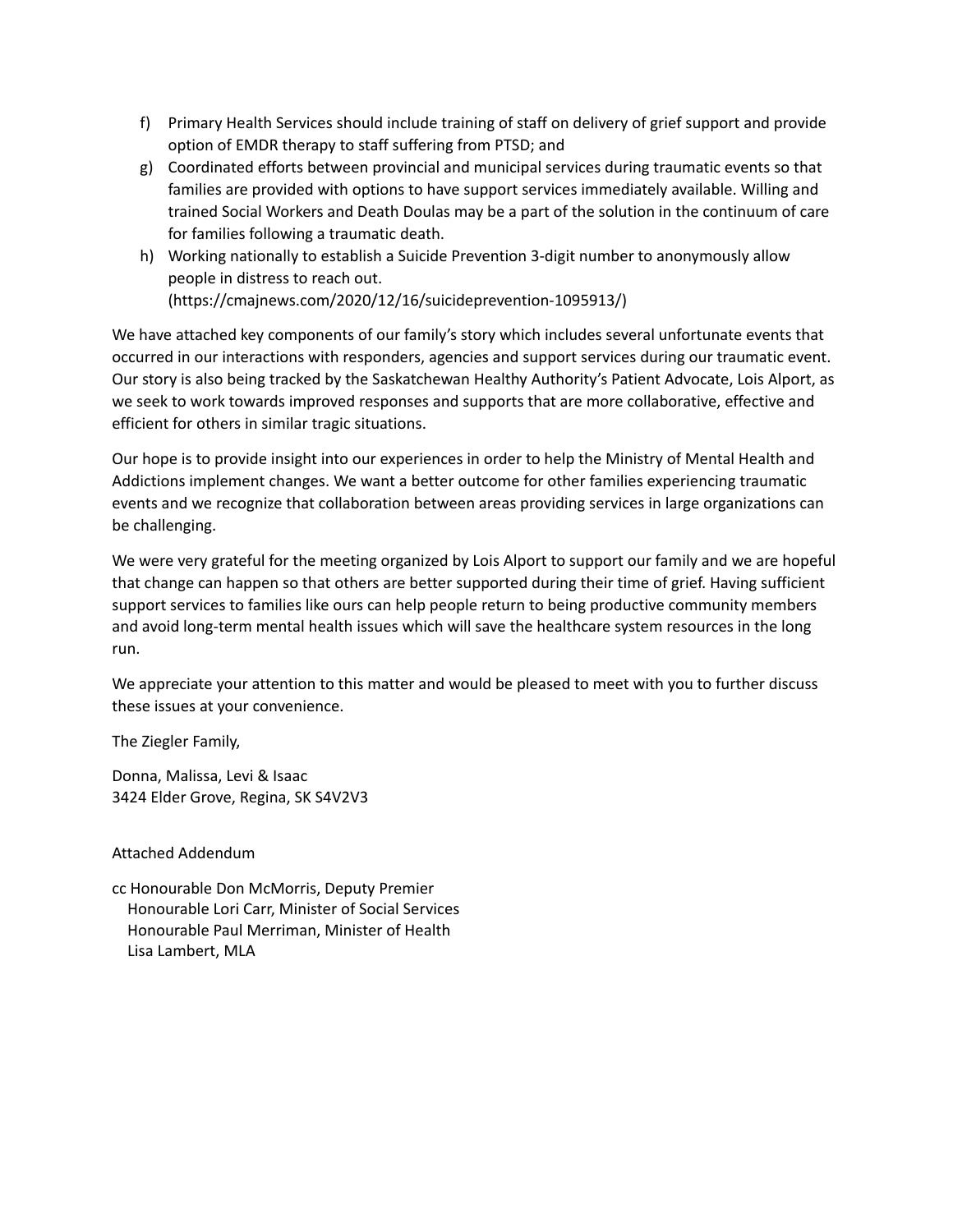## Addendum to Letter to Honourable Everett Hindley March 25, 2021

## John Mark Ziegler – June 6, 1964 – October 8, 2020

This letter is an open letter to you regarding our tragic situation and a call for collaboration and resourced support for mental health and bereavement services. As a very active, loving, and community minded family in Saskatchewan, we wanted to reach out to you to raise a few concerns, but also provide some progress that has been made in breaking down some of the silos that exist in the delivery of provincial and regional public and non-profit services.

On October 8, at the age of 56, John Ziegler, father, husband, and friend to many, took his own life by suicide. John was not previously diagnosed with mental health issues, had never sought clinical help and had no visible warning signs to those closest to him. Most would say he was the least likely to do anything like this because he was always full of laughter and smiles. John was a salesman in Regina for over 35 years and well-connected to community. There were more than 500 computer log-ins for his funeral – some were entire businesses with 120 staff. John will be missed by many, many people who loved him.

We know that anyone who completes suicide is ultimately not in a healthy mind state and/or doesn't have access or awareness of the supports they require to help them in their time of need. In Canada, three out of four suicides are men, and only one third disclose any warning signs; the highest number of men who complete suicide is between the age of  $40 - 60$ . (Centre for Suicide Prevention [https://www.suicideinfo.ca\)](https://www.suicideinfo.ca)

Moments after we became aware of our family's tragic circumstances, a series of additional unfortunate events took place. There was a plethora of miscommunication by multiple supports: COAST (government paid response team to community outreach); mobile crisis, Victim Services, and others. We have a recording of these events and we have a well-documented story that we have shared in meetings with Lois Alport, Patient Advocate, Quality and Safety Regina.

All these organizations are normally expected to help people in situations like ours. However, this miscommunication snowballed and increased the state of grief for our family. People entered the house unannounced, wore no identification tags, referred to their own suicide experiences in the mere moments after the discovery, referred to the only assistance we could get as obtaining sleeping opiods and left us with a list of phone numbers to call.

All of those numbers were not helpful – if you can imagine, not one - because 'it was the long weekend' or 'if no one was in danger of imminent self harm, they couldn't help us'. One service led to a dead end and a hang up.

The only person of any help was the Coroner, and a dear friend who was a Death Doula. These two people provided clear information and support and gave us the best advice for dealing with a state of shock. They sat with us and helped manage our immediate PTSD and traumatic grief. These two people outperformed any agency that was supposed to be providing services. The other agencies we contacted gave responses such as: they had no staff, they were off for the long weekend, they do not give support over the phone (even though it is a pandemic and we are only using virtual communication), dead ends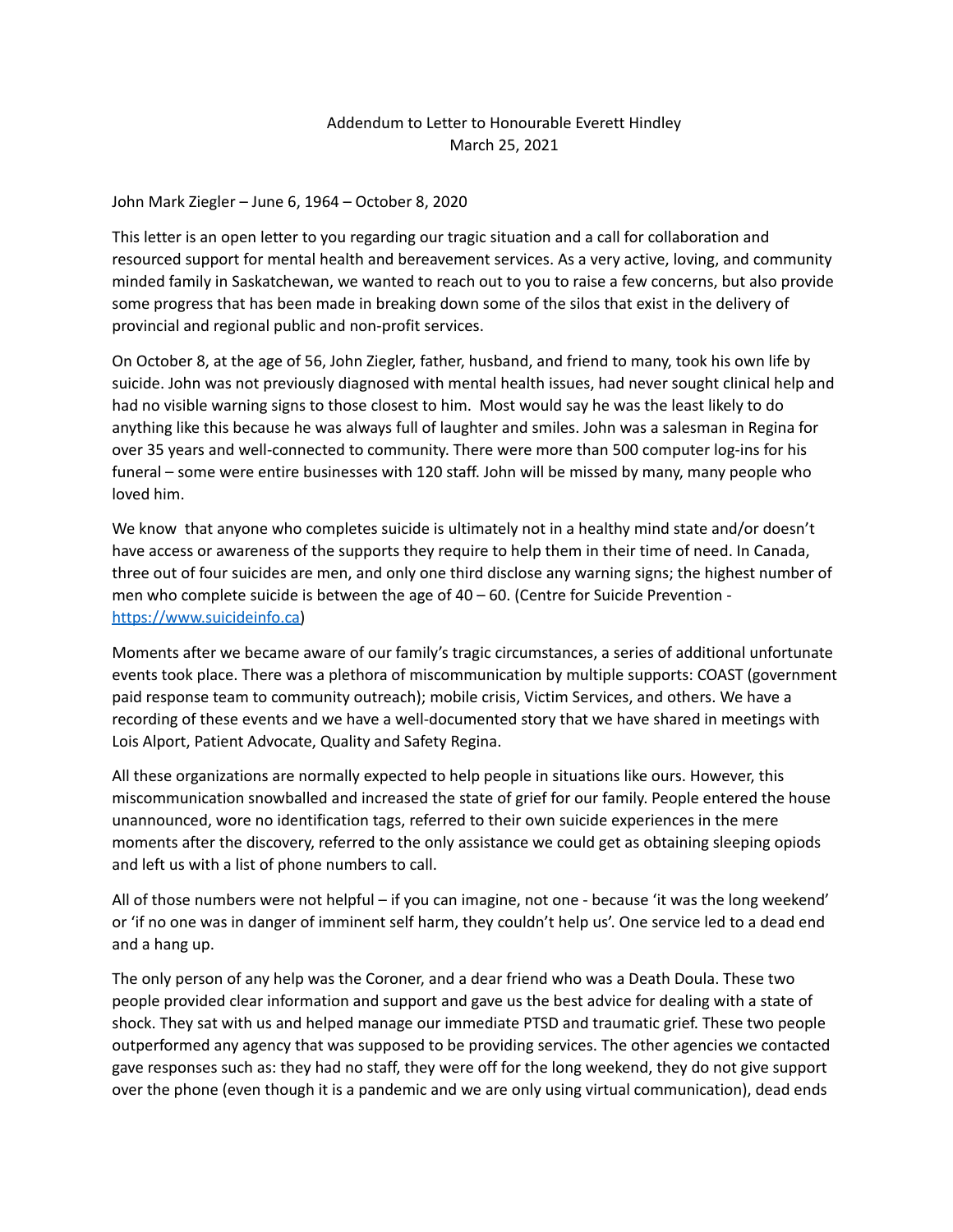on phone lines provided, or out of orders. The list of excuses just continued for a long time – more than six days. We only received a call back from a private counsellor 5 days after John took his life.

We called every counsellor we could (all paid for personally because there is no support services available for free). As a person who truly values customer or patient support, I could not believe this was all happening – to our very informed and able family who on our very worst day, needed help from others and it was not available.

As well-educated and connected people (we have been in Regina and contributed to the community all of our lives) we could not navigate this system of errors. We also knew that if we could not do it, others in equally great despair would also be lost.

There was no grief / trauma support available to us. I can only extend my heart to those suffering through a COVID death (of which there are so many this year) without any support. My daughter and her mother-in-law were suffering from PTSD and required help. Through multiple connections and outreach, we were given the name of a very special councillor who we still work with today. She has extensive training in grief/trauma and is trained in a PTSD therapy called Eye Movement and Desensitization Reprocessing (EMDR). This therapy has helped them tremendously. However, there is only one person certified in this therapy technique in Regina while Saskatoon has five trained in this area. I've since learned that the government has chosen to go with Cognitive Behavioural Therapy as it is more commonly taught in school for counsellors. EMDR is much more progressive and doesn't require 'reliving' the experience over and over again.

We had a meeting just before Christmas with a couple of members of the government who oversee COAST and mobile crisis. I can speak for the entire family, when I say it was an emotional reliving of the event for us but not helpful meeting with these employees as they were new to their jobs. However, in February our patient advocate organized a second meeting and we met with a group of collaborating department leads from provincial services, mental health services, primary care services and provincial emergency services. It was at this meeting that we saw some helpful progress. There were discussions of finding ways to triage people in our situation from a single call to 811, the possibility of using a hybrid model for EMDR training for counsellors and other staff, ensuring grief counsellors are part of mental health, and nurses receive some training on grief counselling. This type of therapy should also be available to all EMT and EMS or health delivery personnel – it was truly a miracle for our family. We will await to see how things progress in the next two months.

We continue to work through our grief. This experience would have been terrible and tragic for any family, but it could have been significantly less so had there been services and supports in place to help us.

We are asking that you reconsider the Greystone Bereavement Centre model. We recognize that death is inevitable, but it need not be as traumatic as it was for our family. Helping others through death can reduce anxiety, depression and other outcomes related to mental health. It can open the discussion and help people live a healthy life after death. We as a family are forever grateful that after reaching out to many people, we were able to find a wonderful counselor who continues to work with us six months later. Because we had access to this person and could afford the services made available, we are slowly recovering and once again are contributing members to the workforce, to society and to others.